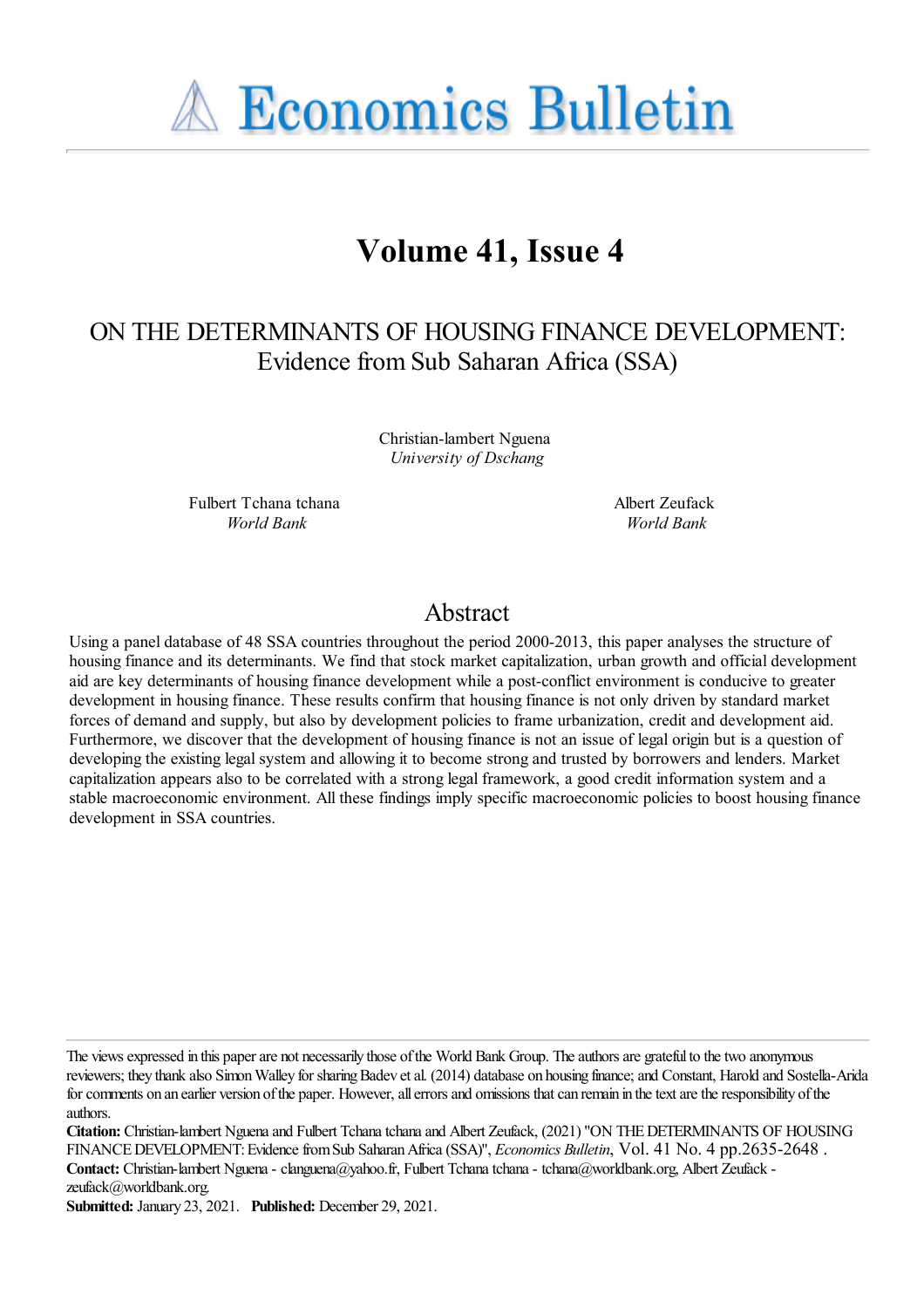#### **1. Introduction**

Investigating the housing finance system and its determinants is vital for both policymakers and academics. The development change of short-run risk into long-run resources, basic for longrun mortgage finance contracts, is additionally at the centre of financial intermediation theory, with numerous agency conflicts and market frictions indeed more obvious in housing finance than in other sections of the financial system. A mortgage loan is regularly the major risk of households in developed nations, with the house being the corresponding asset on the household balance sheet, and in this way a basic part of household welfare. The significance and structure of housing finance are additionally basic for transmission channels of monetary policy. Housing finance, however, has moreover been at the centre of numerous banking crises, most recently within the U.S., and later investigate has highlighted that banking crises connected to the housing boom and bust cycles are usually more profound than other crises (Claessens et al., 2011).

Africa has the highest rate of urbanization but the least developed housing finance system in the world (World Bank, 2014). 46 African cities have more than one million people and that every day for the next fifteen years; Africa's cities will have to accommodate an extra 40,000 people (UN-HABITAT, 2011). For the next 25 years, more and more people will be added to the number of urban dwellers in Africa. This makes the African case particular in the population of developing countries and thus makes it a very appropriate potential case study. This new issue of urban growth is emerging in a context of already widespread poverty and inequality in cities where many people live in slums without adequate basic services. Since developed financial systems can efficiently facilitate the mobilization of capital between surplus and deficit agents for housing investment, better housing finance systems are thus needed to meet the growing demand for housing faced by African countries.

However, the low capacity of the construction industry and the absence of a strong housing finance sector are likely to exacerbate the pressure on the housing market, rising rents, and further widening income inequality. Strong legal rights for borrowers and lenders (through collaterals and bankruptcy laws), deeper credit information systems, and more stable macroeconomic environments explain the strength of a housing finance system (Warnock and Warnock, 2008). According to these authors, these same factors also explain the variations in housing finance across emerging market economies. According to statistics on African countries, the legal rights of borrowers and the credit information systems are not very good while there is a relative instability of the macroeconomic environment. Despite its positive trend, the ratio of mortgage debt to GDP remains extremely low in Africa and stands at 3 per cent compared to 70 per cent in developed countries. Africa's mortgage markets are nascent and relatively small according to international comparisons. However, according to data from Badev et al. (2014), the average proportion of the population with the minimum income required for a prudent mortgage stands at 16 per cent in Africa.

So far, efforts of African governments, international partners, and financial institutions have barely reduced the gap between the high demand for housing and its insufficient supply in Africa's urban areas. As in other parts of the world, this gap is even more important for low- and middleincome households. Currently, most low and middle-income households in Africa only have access to the unregulated informal housing sector. Except for South Africa, formal sector housing programs (public or private) have mostly targeted middle and high-income households in Africa.

Housing finance issues can be classified into two main strands in economic literature. The first strand focuses on housing finance determinants (see Badev et al., 2014; Warnock and Warnock, 2008; Egert and Mihaljek 2007; Haibin Zhu, 2006; and Buckley and Madhusudhan, 1984); while the second focuses on the channels through which it affects inclusive growth and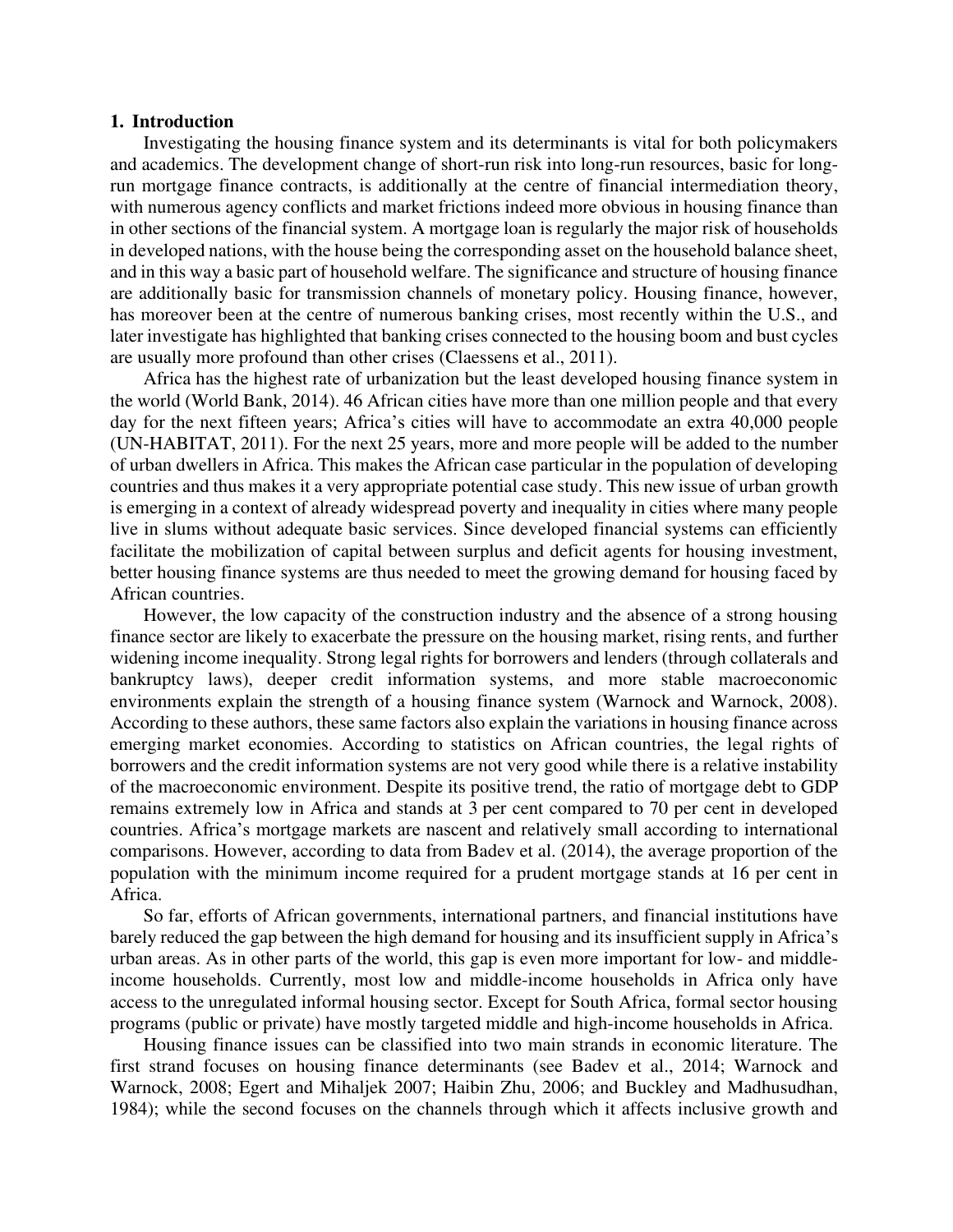shared prosperity (see Buckley, 1996; Hongyu et al., 2002; Gutierrez et al., 2007 and Dubel, 2007). This literature has addressed numerous questions of interest on housing finance determinants but has not focused on the specific characteristics of housing finance in SSA because of the low level of development of housing finance in this region among other reasons. The literature has yet to provide a comprehensive analysis of the factors of housing finance development, especially in Africa.

The theoretical literature has demonstrated the importance of macroeconomic stability and solid contractual and informational systems for financial deepening as they help relieve market frictions related to maturity change and information asymmetries. Cross-country comparisons have set up a solid empirical relationship between low inflation, solid and successful legal frameworks, comprehensive accounting and auditing benchmarks, and credit registries, on the one hand, and profound and steady financial systems, on the other hand (Levine et al., 2000; Boyd et al., 2001, Djankov, et al., 2007). Theory predicts that these components should be indeed more critical for mortgage finance given its long-run nature. In our empirical investigation, we intend to test these hypotheses by relating the depth and breadth of housing finance markets to these distinctive nation's factors. Building on the existing literature and to fill this gap, our study extends the growing literature on housing finance development with cross-country data seeking to answer the following question: What are the determinants of housing finance development in Africa?

Moreover, our paper is not only related to the contributions on which our theoretical argument is based, but also to other contributions to the large literature on the determinants of financial development (see Beck & Levine, 2005, for a survey). La Porta et al. (1998) show that legal origin is a good predictor of the efficiency of the legal system in protecting private property rights and enforcing contracts. They find that British common law countries are likely to have a better developed legal system that promotes financial development. Inspired by the work of Acemoglu et al. (2001) and Beck, Demirgu¨c-Kunt, and Levine (2003) find that differences in early settler mortality can explain cross-country variation in financial development among former colonies. The studies of Acemoglu and Johnson (2005) and Herger, Hodler, and Lobsiger (2008) suggest that colonial history mainly affects today's financial development through its effect on political institutions.

Furthermore, recent papers have shown systemic designs within the rise of distinctive sections of the financial system in the process of financial development (De la Torre et al., 2013). Mortgage finance frameworks can be financed both through bank-based channels such as retail financing, and more market-based channels like wholesale financing through securitization of mortgage loans. In any case, the development of mortgage finance systems might moreover depend on the scale and income level of its domestic economy. We are going to investigate the "income elasticity" of mortgage finance, the relative significance of diverse financing sources for the depth and penetration of mortgage finance across nations, and how the improvement of mortgage finance covaries with the advancement of other portions of the financial system.

This analysis mainly carries out a dynamic panel data study, focusing on 48 SSA countries. It examines the determinants of housing finance development in a broader sense, using a different index of our main variable. The system Generalized Method of Moments estimator in dynamic panel data model proposed by Arellano and Bover (1995) and Blundell and Bond (1998) is the main method of this study and is compared with the Feasible Generalized Least Square estimator in a static panel data model. Before proceeding to the econometric analysis, this research provides some preliminary evidence with the presentation of some stylized facts adopting a comparative approach to study probably the evolution and the most important change in terms of housing finance development.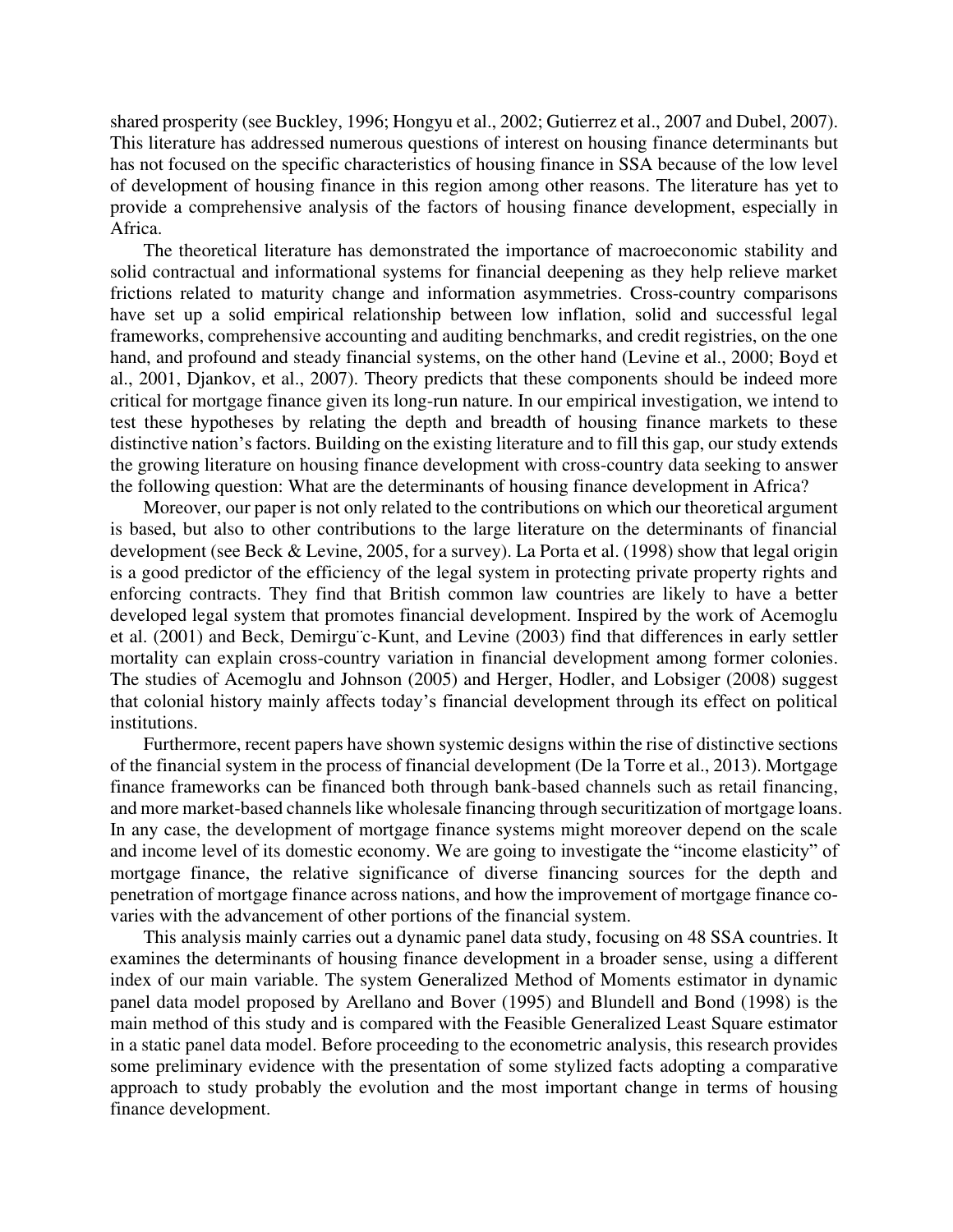Although there is a large body of literature that investigates the specific determinants of housing finance in advanced countries, far less is known about this relationship in SSA developing countries. The objective related to this question provides an original contribution to the current debate in the field of housing because of the main four following points: firstly, from a political point of view it allows the implementation of a targeted policy through the identification of the levels of responsibility of the actors; secondly, from a scientific point of view, the new database partially constructed and used allow an analysis very close to reality; likewise, there is no study with such a problem applied to the specific case of Sub Saharan Africa.

Prior knowledge suggests that the housing finance sector in Africa is very weak. The ratio of mortgage debt to GDP is less than 10 per cent for almost all countries other than South Africa and Namibia. Housing penetration (the percentage of the adult population with an outstanding loan to purchase a home) is also very low, with no country having more than a 9 per cent penetration rate and three out of four countries having a rate lower than 5 per cent. Besides, in African countries, the mortgage rate, the legal system, and the country's GDP per capita are correlated with housing finance. Countries with a high GDP per capita and low mortgage interest rate enjoy greater access to housing finance.

Our econometric investigation provides important findings on each of our questions of interest. Stock market capitalization and the urban population growth rate are the strongest positive correlates of housing finance while recovery from conflict is another determinant albeit its effect is not as strong. Also, some factors seem to hamper the development of housing finance depending on the economic environment. These conditions are the ratio of credit to the economy to GDP which is a proxy of the development of the banking sector, official development aid and trade openness which may mask the low level of housing finance in oil-exporting countries.

While this approach yields broad quantitative results, caution is warranted in interpreting results because of uneven data quality. For instance, part of the recent increase in remittances might merely reflect improved data reporting as in the case of Ghana, Senegal, and Uganda. Also, the reported data most likely understate the full extent of intra-regional migration, and remittances. 4 Furthermore, remittances recorded against a country could reflect flows destined for neighbouring countries (e.g., Kenya serves as a hub for remittances flowing into Somalia, Tanzania, and Uganda). Notwithstanding these data weaknesses, this paper makes a first attempt at supplementing country studies on remittances in sub-Saharan Africa with an analysis at the aggregate level.

The remainder of this paper is organized as follows: Section 2 provides a literature review; Section 3 presents the characteristics of housing finance policy in Africa and investigates the link between housing finance and shared prosperity; section 4 does an econometric analysis using a panel dataset and draws some policy implications and section 5 concludes.

### **2. A brief empirical literature review of the determinants of housing finance**

Comparatively to the literature on the determinant of mobile banking in SSA, the one related to housing finance determinants is growing (Nguena, 2018). The literature has been mostly empirical and focuses less on specific issues facing housing markets in SSA. This nascent literature mostly applied to other countries experience, highlights three main determinants: GDP per capita, as a proxy for the level of development; stock market development; and informal finance. Most importantly, the literature shows that government support or subsidy is not a determining factor.

Badev et al. (2014), using a new dataset on the depth and penetration of mortgage markets across countries in the world find that (a) mortgage markets seem to develop only at relatively high levels of GDP per capita; (b) policies associated with financial system development (such as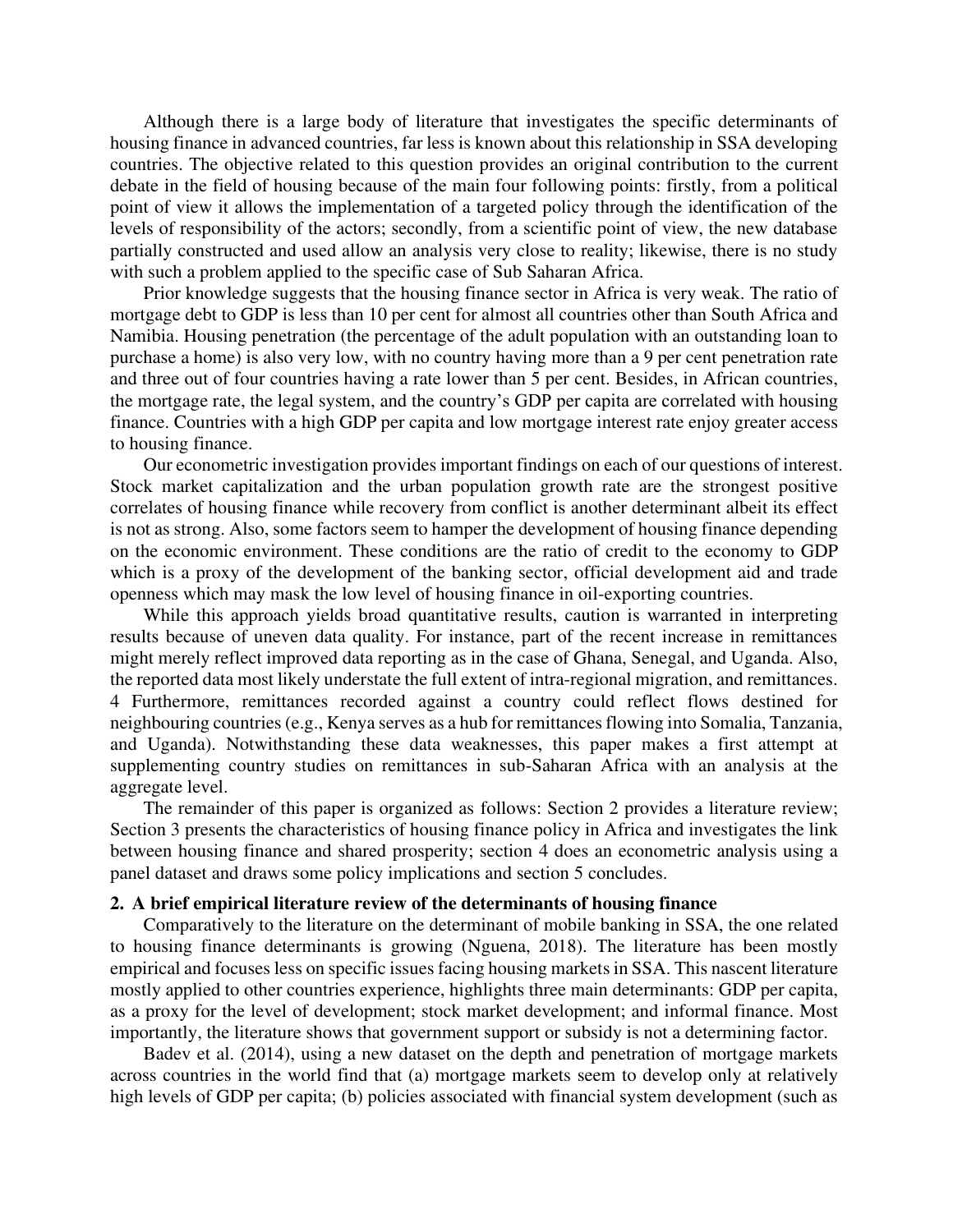price stability or the efficiency of contractual and information frameworks) are also associated with mortgage market development, and (c) well-functioning insurance markets and bettercapitalized stock markets are strongly associated with mortgage market development. Moreover, Buckley and Madhusudhan (1984) test a model of the relationship between housing investment and GDP, anticipated inflation, changes in inflation, and the extent of capital deepening across several developing and transition countries. They find that everything being equal, countries with deeper financial markets invest relatively more in housing.

Haibinand (2006) analyze the structure of housing finance markets and house prices in selected Asian countries and find evidence that in economies with more flexible housing finance markets, house prices are more responsive to overall changes in market conditions, particularly equity price movements. The main explanatory variables used are GDP, bank credit, equity prices, short-term rates, consumer price index, and the exchange rate.

Also, Besley et al. (1992) show that the Rotating Savings and Credit Associations (ROSCAs) achieve much higher allocative performance than other types of finance do indicate that informal finance matters in long-term finance. Their result highlights the need to verify whether ROSCAs can be used as a housing finance alternative in Africa where this type of financial institution is very common. The fact that the formal housing finance system is limited in SSA countries underscores the need to investigate the alternative of informal housing finance systems.

Analyzing the Malaysian housing finance market from a micro perspective, Ebekozien et al. (2019) found bad status of Central Credit Reference Information System, insufficient income, lack of creditworthiness, high default rate, fear of inability to recover the loan and operating costs from the auction, repayment incapability, lack of evidence of regular income, the absence of collateral, inability to make down payment among others as the root causes of the factors that contribute to the house-loan rejection. They concluded that the government should establish a special housing loan scheme to solve this issue.

Finally, many studies show that government involvement is not an absolute determinant of housing finance. For example, Badev et al. (2014) show that neither government subsidies, nor government support of housing financing through state banks dedicated to housing finance has been proven to spur the housing sector. Many developing countries have had such banks for many decades but their housing finance sector remains at an infant stage (Nguena, 2014ab). According to Jaffee and Renaud (1997), this conclusion should be relativized since there is still a need for government involvement for example to define and enforce property rights in the underlying asset, to enforce contracts, to set out appropriately balanced procedures for foreclosure when necessary, to follow macroeconomic policies that keep mortgage rates stable and many other roles we could list. A contribution to this literature with an empirical investigation of these hypotheses concerning the determinant of housing finance development in SSA is then pertinent.

# **3. Housing Finance in SSA: Stylized facts and benchmarking**

### **3.1 Data**

To develop our stylized facts and econometric analysis, we examine a sample of 54 African countries with data from African Development Indicators (ADI), the Financial Development and Structure Database (FDSD), and the Housing Finance Databases of the World Bank. The database summary and description are presented in the appendix. The analysis is limited to the 2000-2012 period to ensure more up-to-date results. The housing market and finance policy data are drawn from the newest housing finance databases of the World Bank. Tables A1, A2 and A3 describe the entire database.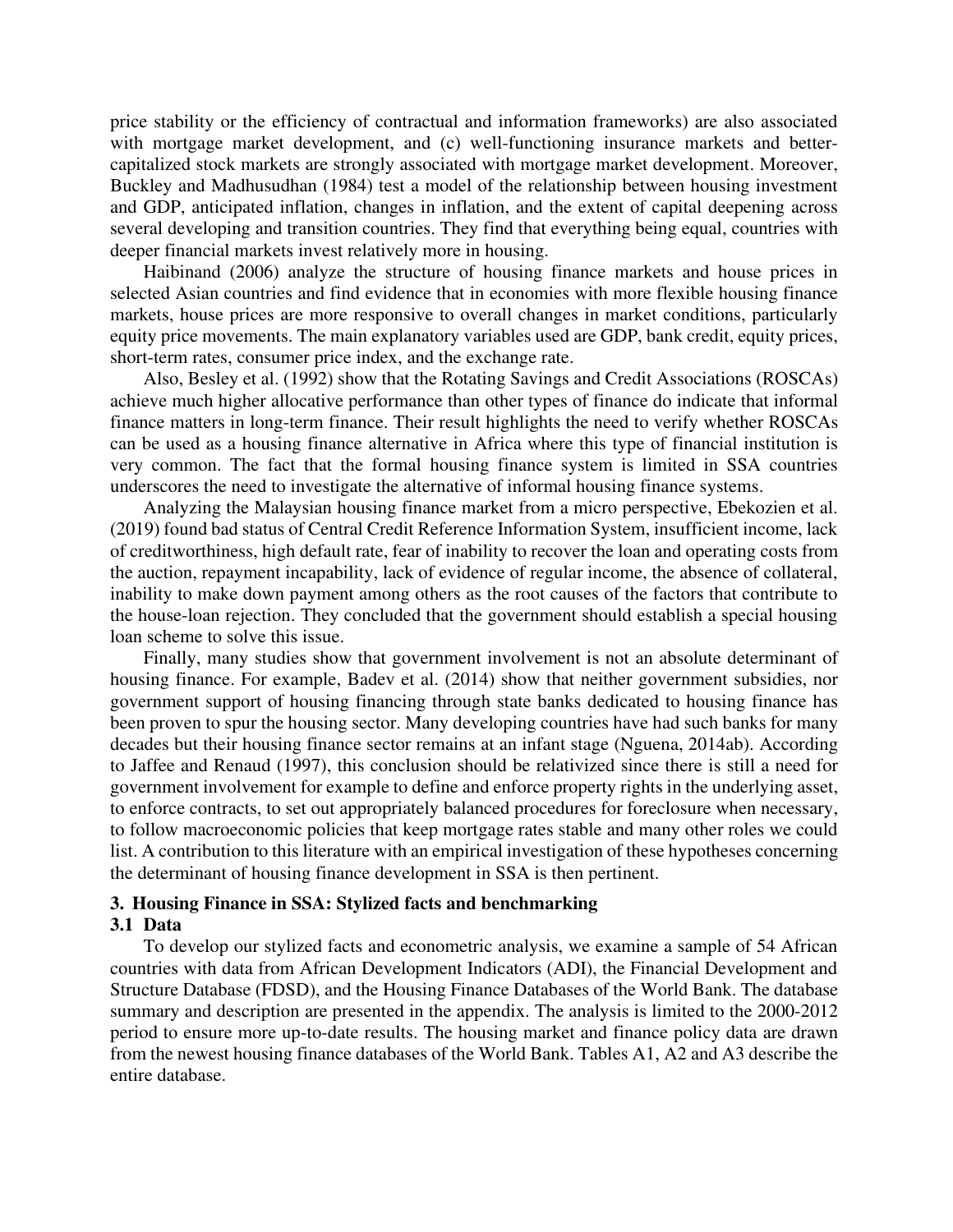## **3.2 Benchmarking the SSA housing market and finance policy: Typology and characteristics**

Benchmarking the SSA housing market and finance policy along with a comparative approach is essential to have a clear picture of what has been done to date and what remains to be done. The following subsection presents a general perspective applicable to all SSA countries.

Overall, the banking sector in Africa has been growing since liberalization two decades ago when African governments adopted new legislation for financial institutions and institutionalised private banking systems, in some cases ending state monopolies in this sector (Nguena, 2020). SSA countries have financial systems which are growing rapidly and becoming increasingly integrated into the global financial system. At the core of the systems are banks, followed by pension funds. The regular Financial Sector Assessment Program implemented in these countries has generally confirmed that the banking system is well-capitalized, liquid, and profitable.

However, few commercial banks offer their customers housing loans in the form of mortgages. The majority of banks in Africa finance housing acquisitions, not via housing loans specifically, but as private investments or standard consumer loans. These latter products generally have highinterest rates with short repayment periods.

Some African countries have opted to establish specialized single-purpose non-bank mortgage lenders or "monoline" lenders. Most notable is Kenya, which has housing finance companies. Nigeria also has primary mortgage institutions, and South Africa has financial service providers specializing in mortgage lending. Typically, these institutions have a narrow banking license limiting their activities and restricting deposit collection. This means that they usually rely on wholesale funding on the liability side of their balance sheets. These institutions are particularly vulnerable during crisis periods because their funding costs rise to a much greater extent than those of lenders with a deposit base.

The banking and the financial system in most SSA countries remains underdeveloped compared to other developing regions. The ratio of private sector credit to GDP is less than 20 per cent for some countries and financial access is lower (there is only one branch per 100,000 adults in some countries). The small size of national markets, the low level of income, and the weak creditor rights and judicial enforcement mechanisms could explain this situation. Moreover, there is a need to improve the level of development of the financial sector, especially mortgage financing and the banking sector. However, prospects are good since gradual financial deepening is underway in most SSA countries (Montfort et al., 2013).

**Figure 3.1**: Comparative Mortgage Depth across SSA

Countries (percentage of GDP for 2000-2010). 6.5 6.3 6.3 6.1 5.7 5.4 5.4  $30.0\%$ 7 35% 20.0% 6 30% 4.0 5 ن<br>منهو<br>- کام 25% 4 بر<br>ح.ن 20% 7.8<sub>80r</sub><br>2.11. 1.7 3 <u>ี่สำ</u> 15% مبر<br>1-..<br>... :<br>41<br>1.1 ೆ.<br>--م.<br>0.7 0.7 7.C<br>20 ou<br>Oc ou<br>OC 2 0.<br>ا 2.5% 2.3% ო<br>0. ო~<br>0. ?-<br>೧೯ 2.0% ਰ-<br>ਹ  $\frac{1}{2}$ 1.2% 1.2% 1.0% 0.5% 10% 0.4% 0.4% 0.2% 0.1% 0.1% 0.1% 0.0% 0.0% 1 5%  $\cap$ Benin 0% Burkina Faso Gabon<br>Congo, Rep. Malawi Djibouti Mauritania Mauritius South Africa Angola Liberia Ghana Togo Rwanda Botswana Zambia Cameroon Kenya Uganda Central Afric. Rep. Niger Mali Congo, Dem. Rep. Madagascar Congo, Rep. Nigeria Guinea Senegal Burundi Ē, Tanzania Mozambique Chad African.. Gabon Tanzania Rep. South Africa Namibia Kenya Botswana Senegal Rwanda Algeria Uganda Cameroon Nigeria Ghana Guinea Congo, Rep.Dem. Central Congo,

**Figure 3.2:** Comparative Mortgage Penetration across SSA Countries (housing loan penetration)

*Source*: Authors' calculation using the Badev et al. (2014) World Bank database on housing finance and the Global Financial Inclusion database (FINDEX). *Note*: Percentage of the adult population with an outstanding loan to purchase a home. Unlike the mortgage depth indicator, the penetration index refers to any provider of housing loans, including regulated financial institutions, microfinance institutions, and other formal sources.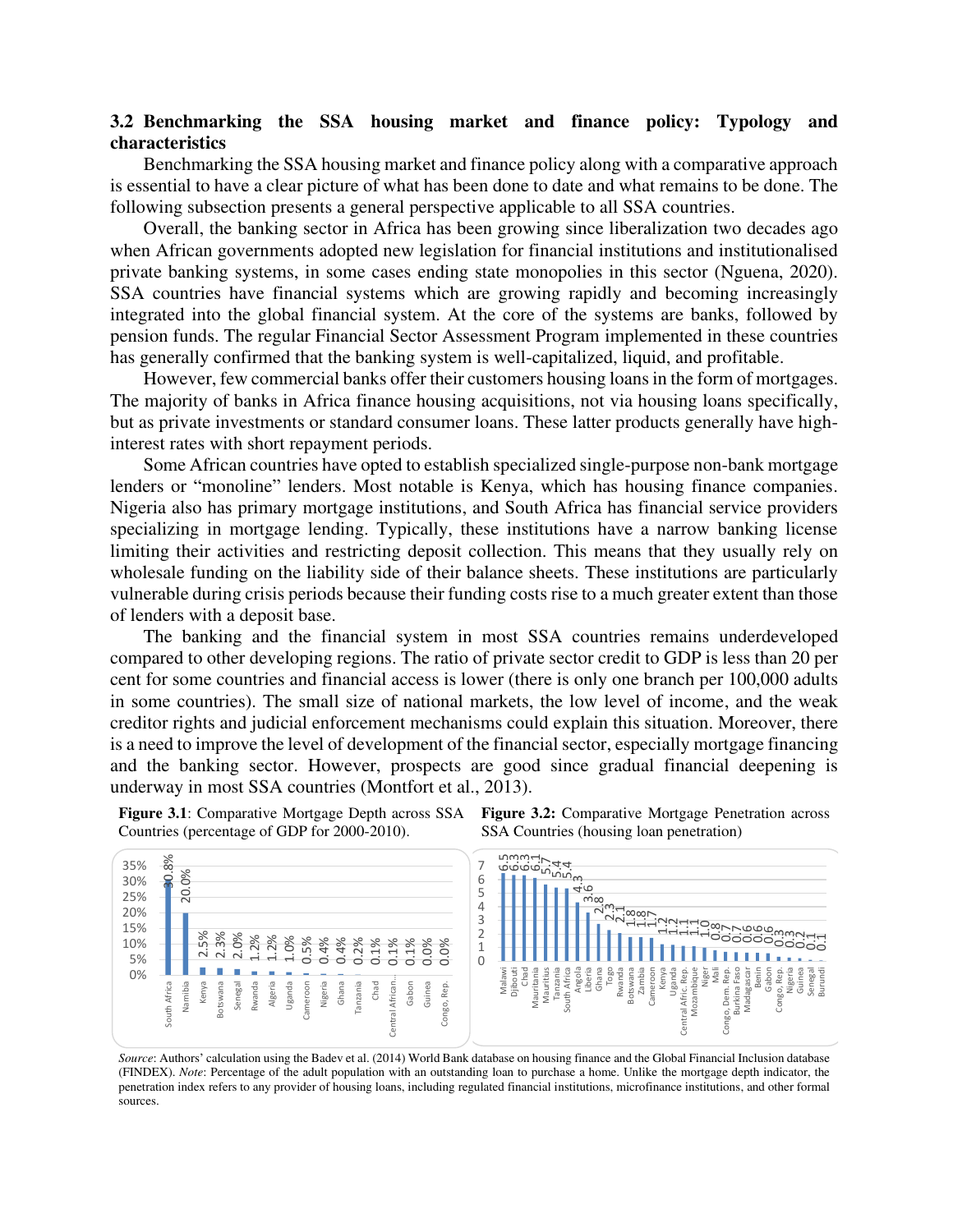Although the mortgage market in Africa is still small by international standards, the sector is growing gradually and is attracting attention from policymakers. Positive growth is now observed in some markets such as Kenya, Uganda, and others. For example, Kenya's mortgage market grew by 37 per cent in 2012, resulting in a total of 19,700 mortgages. Uganda showed signs of growth at the end of December 2012, representing about 0.98 per cent of GDP. According to figure 3.1 above, South Africa and Namibia remain the market leaders in SSA in terms of depth. Figure 3.2 highlights practically the same classification with a GDP value of close to zero and minimal differences among several countries (Malawi, Djibouti, Chad, Mauritania, Mauritius, Tanzania) with higher levels of mortgage penetration. The highest mortgage penetration rate in SSA is 6.48 per cent in Malawi, still significantly less than many countries in the world, such as Sweden which are almost at 60 per cent.

Sub-Saharan Africa is the region in the world where housing finance is the least developed. In fact, in SSA, many countries have less than 1 per cent mortgage depth or do not have a mortgage market. Moreover, the most advanced countries in mortgage market development such as South Africa (30.8 per cent) and Namibia (20.0 per cent), are far behind many countries in the world with a deeper mortgage market like Denmark with 109.8 per cent. Figure 3.3 below shows that annual housing demand is increasing. This could be explained by an increasing urbanization rate. Even if the demand for housing is projected to be constant after 2015, it is still increasing at a low rate.

Many initiatives have been taken in Africa to support the development of the mortgage market. For example, the recent creation of national and regional mortgage refinancing institutions in Nigeria (2013), Tanzania (2011), and the WAEMU (West African Economic and Monetary Union) sub-region (2010) will improve mortgage loan granting. There potentially may be a way to improve household access to long-term liquidity through developing mortgage markets at a reasonable cost. Unfortunately, interest rates are too high in almost all African countries, which undermines mortgage market accessibility.



**Figure 3.3:** Annual Housing Demand Evolution in SSA, 1965-2050 (projection)

*Source*: Authors' calculation using the World Bank database on housing finance launched by Badev et al., 2014: "Housing finance across countries: New data and analysis," WPS6756.

NB: SSA annual housing data is the result of the division between additional total population size (difference between the current year and the previous year) and household population size; data for one year is the sum of total housing needs per country; Annual housing demand projection is based on the fact that by 2050, Africa's urban population is projected to reach 1.2 billion, with an increasing urbanization rate moving from 45 per cent (2025) to 59 per cent (2050) (UN‐HABITAT 2014).

The description mainly highlights the fact that in SSA, the formal housing finance system is not well developed and is bank-based—it cannot, therefore, respond to the demand of economic agents. We are therefore not surprised to see that the housing supply is not sufficiently abundant or affordable to meet the population's housing needs**.**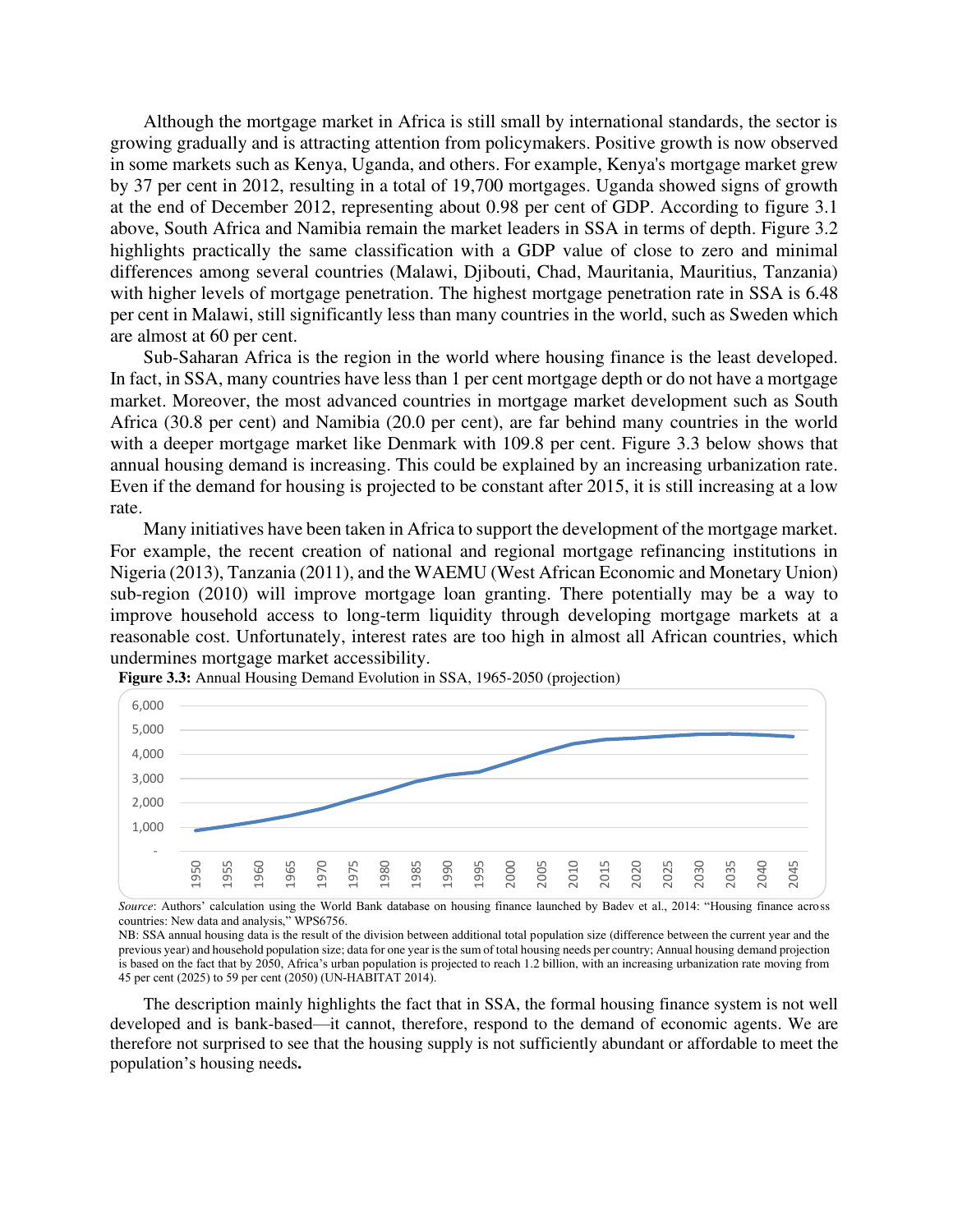#### **4. Empirical investigation and result analysis**

### **4.1 Regression model specification**

The article aims to distinguish the most important determinants of housing finance development in SSA. To answer the three questions of interest, three regression models are used. The first model assesses housing finance determinants. It is given by

*HFINit = + 1MACAPit+ 2Upopit+ 3GDPPCit+4GDPgrowthit+ Xit +it* ………………… (1)

Where *HFIN* is a housing finance indicator, *MACAP* is a financial market indicator, Upop the ratio of urban population to the total population, *GDPPC* is GDP per capita which is an indicator of the level of development of the country, GDP growth; and *X* is a set of control variables (see the appendix for more detail).  $\alpha$ ,  $\beta$ , are parameters, *B* a matrix of parameters,  $\varepsilon$ <sub>*it*</sub> the disturbance term; the other variables are defined in the appendix.

This regression model is based on the theoretical background of determinants of financial product development, such as housing finance products which have been developed in the literature review. The set of control variables that accounts for all other relevant factors of housing finance is consistent with the existing theoretical and empirical literature. It mainly captures financial attitude, trade, education, and governance among others. It also accounts for key findings highlighted in section 3.

#### **4.2 Estimation strategy and preliminary tests**

The choice of panel data analysis gives us the advantage of having a reasonable size of time series data for analysis which could not have been performed on each of the individual countries. The double dimension of panel data allows us to simultaneously take into account their dynamic behaviour and their possible heterogeneity across countries, which is not possible with either timeseries or cross-sectional data.

To estimate the static model specification, we carry out specification and robustness checks including stationarity and cointegration tests; based on the result, we apply the Feasible Generalized Least Square (FGLS) in case of the presence of heteroscedasticity. To estimate the model, we use the System Generalized Method of Moment (GMM) estimator developed by Blundell and Bond (1998). The estimator combines two sets of equations. The first set includes first-difference equations where the right-hand side variables are instrumented by the levels of the series lagged one period or more. The second set consists of the equations in levels with the righthand side variables being instrumented by lagged first or higher-order differences.

This estimator has several advantages<sup>1</sup> such as taking into account country-specific effects while enabling us to address issues associated with endogeneity, measurement errors, and omitted variables. By exploiting internal instruments, the System GMM estimator avoids the difficult task of identifying valid external instruments consisting of variables that are correlated with the endogenous explanatory variable, but not with the error term of the equation.

The validity of these internal instruments (lagged variables in level and first differences) is not rejected. As suggested by Arellano and Bond (1991), and Blundell and Bond (1998), a Sargan-Hansen test of over-identifying restrictions and a serial correlation test are carried out. In both instances, the null hypothesis is not rejected—the instrumental variables are not correlated with the residual, and the errors exhibit no second-order serial correlation.

We have tested, in a view to correct when necessary, the potential spatial correlation amongst explanatory variables using Pesaran (2005) approach. The test result confirmed the absence of spatial autocorrelation. Moreover, to limit the risk of over-instrumentation, we keep the number of instruments to the minimum by using as instruments only the first valid lagged value of the

<sup>&</sup>lt;sup>1</sup>Bond, Hoeffler, and Temple (2001) offer a good overview on GMM estimation of empirical growth models.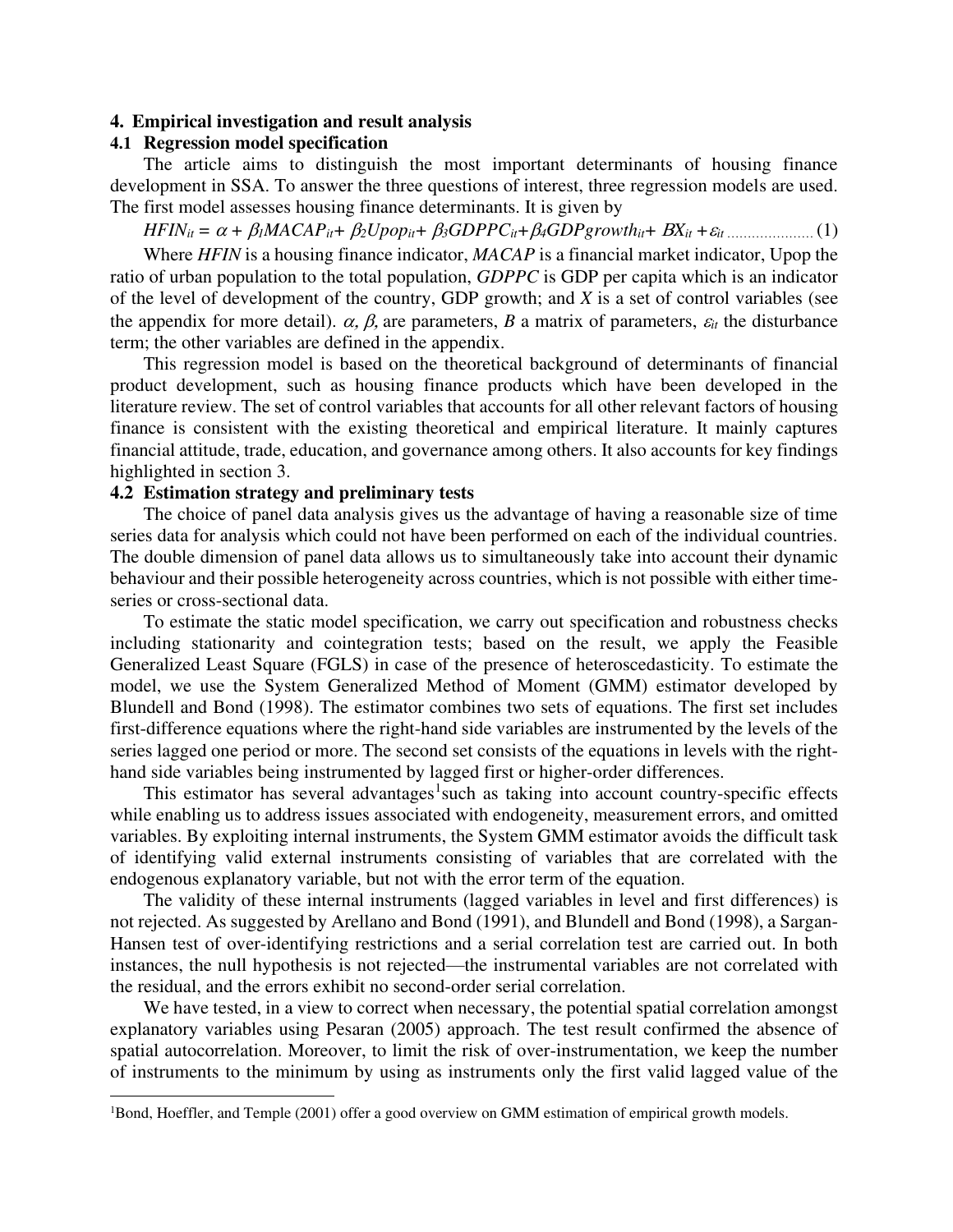right-hand side variables. We assume that financial variables are endogenous and are therefore are instrumented by their second lag value while the other variables, treated as predetermined, are instrumented by their first lag value.

### **4.3 Housing finance determinants: results discussion of baseline and augmented model**

Table I below presents results on housing finance determinants. It shows that stock market capitalization, official development aid, the growth rate of the urban population, and the dummy variable of lagged conflict are key determinants of housing finance in SSA. Stock market capitalization, official development aid and the growth rate of the urban population are the strongest positive determinants while recovery from conflict is not significant for some specifications. Besides, some variables seem to hamper the development of housing finance depending on the economic environment. These variables are the credit to the private sector (a proxy of the development of the banking sector), and trade openness which may mask the low level of housing finance in oil-exporting countries.

| (4)<br>(5)<br>(1)<br>(2)<br>(3)<br>$0.001***$<br>$0.001***$<br>$0.001***$<br>$0.001***$<br>$0.001***$<br><b>Stock market capitalization</b><br>(0.00005)<br>(0.00005)<br>(0.00005)<br>(0.00006)<br>(0.00005)<br>$0.0002**$<br>$0.0001*$<br>$0.0002**$<br><b>Urban population</b><br>$0.0001*$<br>$0.0001*$<br>(0.00006)<br>(0.0001)<br>(0.00006)<br>(0.00006)<br>(0.0001) |
|---------------------------------------------------------------------------------------------------------------------------------------------------------------------------------------------------------------------------------------------------------------------------------------------------------------------------------------------------------------------------|
|                                                                                                                                                                                                                                                                                                                                                                           |
|                                                                                                                                                                                                                                                                                                                                                                           |
|                                                                                                                                                                                                                                                                                                                                                                           |
|                                                                                                                                                                                                                                                                                                                                                                           |
|                                                                                                                                                                                                                                                                                                                                                                           |
|                                                                                                                                                                                                                                                                                                                                                                           |
| $0.009***$<br>$0.007**$<br>$0.008***$<br>$0.007**$<br>$0.004**$<br>Conflict dummy t-1                                                                                                                                                                                                                                                                                     |
| (0.003)<br>(0.003)<br>(0.003)<br>(0.002)<br>(0.003)                                                                                                                                                                                                                                                                                                                       |
| $-0.0001$<br>0.0005<br>$-0.0001$<br>0.0006<br>$-0.002$<br>Investment stock                                                                                                                                                                                                                                                                                                |
| (0.002)<br>(0.002)<br>(0.002)<br>(0.002)<br>(0.002)                                                                                                                                                                                                                                                                                                                       |
| GDP per capita growth<br>0.0002<br>0.0001<br>0.0002<br>0.0002<br>0.0003                                                                                                                                                                                                                                                                                                   |
| (0.002)<br>(0.002)<br>(0.002)<br>(0.002)<br>(0.002)                                                                                                                                                                                                                                                                                                                       |
| Voice accountability<br>$-0.00003$<br>$-0.00006$<br>$-0.00004$<br>0.00004<br>0.00001                                                                                                                                                                                                                                                                                      |
| (0.0001)<br>(0.0001)<br>(0.0001)<br>(0.00008)<br>(0.0001)                                                                                                                                                                                                                                                                                                                 |
| $-0.0002$<br>$-0.0001$<br>$-0.0002$<br>$0.0002**$<br>$-0.0002$<br>Domestic credit to private sector                                                                                                                                                                                                                                                                       |
| (0.00001)<br>(0.00001)<br>(0.00001)<br>(0.0001)<br>(0.00001)                                                                                                                                                                                                                                                                                                              |
| $-0.00004$<br>$-0.00004$<br>$-0.00003$<br>$-0.00003$<br>$-0.00003$<br>Trade openness                                                                                                                                                                                                                                                                                      |
| (0.00003)<br>(0.00003)<br>(0.00003)<br>(0.00002)<br>(0.00003)                                                                                                                                                                                                                                                                                                             |
| Inflation<br>0.00005<br>0.0001<br>0.00005<br>0.0001<br>$-0.00001$                                                                                                                                                                                                                                                                                                         |
| (0.0002)<br>(0.0002)<br>(0.0002)<br>(0.0001)<br>(0.0002)                                                                                                                                                                                                                                                                                                                  |
| $0.0002**$<br>$0.0001**$<br>0.0001<br>0.0001<br>$0.00003***$<br>Interest rate                                                                                                                                                                                                                                                                                             |
| (0.0001)<br>(0.0001)<br>(0.0001)<br>(0.0001)<br>(0.0001)                                                                                                                                                                                                                                                                                                                  |
| Transfers<br>8.95e-20<br>1.03e-19<br>8.9e-20<br>8.9e-21<br>4.9e-20                                                                                                                                                                                                                                                                                                        |
| $(9.3e-20)$<br>$(1.15e-19)$<br>$(1.1e-19)$<br>$(1.1e-19)$<br>$(1.1e-19)$                                                                                                                                                                                                                                                                                                  |
| $0,122***$<br>$0,122***$<br>$0,0630**$<br>$0,174***$<br>$0,0630*$<br>Official development aid                                                                                                                                                                                                                                                                             |
| (0,0326)<br>(0,0193)<br>(0,0245)<br>(0, 0333)<br>(0,0281)                                                                                                                                                                                                                                                                                                                 |
| $-0.007***$<br>Kaolegal<br>$\overline{\phantom{a}}$<br>$\overline{a}$<br>---<br>---                                                                                                                                                                                                                                                                                       |
| (0.002)                                                                                                                                                                                                                                                                                                                                                                   |
| $-0.001$<br>Kaosahel<br>$---$<br>$\overline{a}$<br>$---$<br>---                                                                                                                                                                                                                                                                                                           |
| (0.005)                                                                                                                                                                                                                                                                                                                                                                   |
| $-0.0004***$<br>Kaomac<br>$---$<br>---<br>---<br>$---$                                                                                                                                                                                                                                                                                                                    |
| (0.00004)                                                                                                                                                                                                                                                                                                                                                                 |
| Kaofcbf<br>$0.003***$<br>$\overline{a}$<br>$---$<br>$---$<br>$---$                                                                                                                                                                                                                                                                                                        |
| (0.0009)                                                                                                                                                                                                                                                                                                                                                                  |
| $-0.004$<br>$-0.02$<br>$-0.005$<br>$-0.027$<br>0.04<br>Constant                                                                                                                                                                                                                                                                                                           |
| (0.061)<br>(0.05)<br>(0.063)<br>(0.062)<br>(0.062)                                                                                                                                                                                                                                                                                                                        |
|                                                                                                                                                                                                                                                                                                                                                                           |
| 45<br>45<br>45<br>45<br>45<br>Countries                                                                                                                                                                                                                                                                                                                                   |
| 223<br>223<br>233<br>223<br>223<br>Observations                                                                                                                                                                                                                                                                                                                           |

**Table I:** Housing finance determinants (housing finance depth)

*Source*: Authors estimates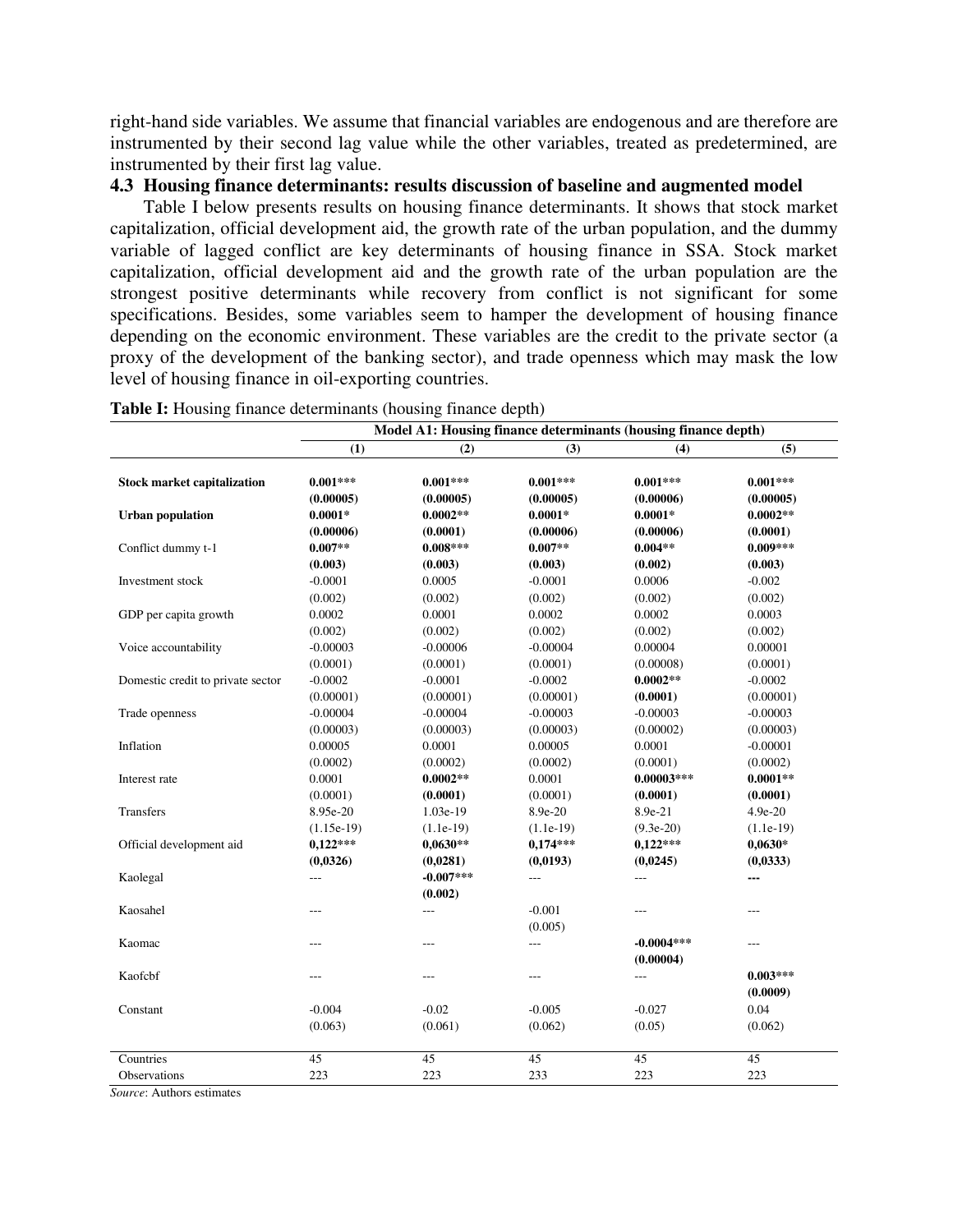*Note* Kaolegal (Financial openness\*Legal-*dummy*: Legal-based decomposition-); Kaosahel (Financial openness\*Sahel-*dummy*: Sahel-based decomposition-); Kaowealth (Financial openness\*Wealth-*dummy*: wealth-based decomposition-); Kaotrop (Financial openness\*Trade openness); Kaomac (Financial openness\*Market capitalization); Kaofbcf (Financial openness\*Investment stock). \*,\*\*,\*\*: significance levels of 10%, 5% and 1% respectively. Values in the bracket are standard errors.

Stock market capitalization is a key determinant of housing finance in SSA. It is significant in all specifications of our empirical model. Warnock and Warnock (2008) show that countries with strong legal and credit information systems and a stable macroeconomic environment have a deeper housing finance system; we can add to these factors market capitalization since it contributes to improving legal and credit information systems. Furthermore, this result is coherent with the theoretical predictions and the empirical findings of Badev et al. (2014) at a global level. Financial and stock markets are less developed in almost all African countries. A study by Beck et al. (2011) shows that more banking and fewer stock markets are the key features of the financial structure. This could be the reason why SSA has a weak housing finance market since its financial structure is more bank-based than market-based.

We can see that this financial structure has failed to improve housing finance depth in SSA. This can be explained by the fact that the banking sector usually does not offer specific and acceptable housing loans which are generally long-term loans. For almost all these countries, there are several governments and private banks but the mortgage depth remains low, stable, and sometimes tends to decrease.

Therefore, policymakers who wish to boost housing finance in SSA countries should consider strengthening the development of stock markets. Moreover, credit to the private sector is nonsignificant and negatively correlated to housing finance in some countries while it is significant and positively correlated to housing finance in others. This ambiguous empirical result might mean that the assumption that banking development is a catalyst of housing finance should be reconsidered since it seems to be detrimental. In Africa, the banking sector is more developed than the financial sector—however, the region still has a low depth of housing finance. Developing mortgage markets is imperative and should be encouraged through a clear state policy.

Besides, the growth rate of the urban population is instrumental in housing market development in SSA. In table 4.1, the growth rate of the urban population is a positive determinant of housing finance in all empirical model specifications except one. This variable drives the demand for marketable housing in any country and specifically in SSA countries. This result confirms the finding of Badev et al. (2014) at a global level in the African context.

Furthermore, reconstruction after years of conflict that has devastated infrastructure is also a key determinant of housing finance. In many empirical specifications, the dummy of lagged conflict is positively and significantly correlated to greater housing finance in SSA. There are two main rationales behind this finding: (a) after conflicts where housing has been widely destroyed, there is a need to reconstruct; and (b) at the end of a financially draining conflict, the people do not have enough money saved to build a house without financing, so rebuilding will require credit.

In the same way, official development aid appears to positively impact the development of housing finance in SSA. Indeed, from a theoretical point of view, it can contribute to the housing finance development process through the following two main channels: by boosting direct investments in the sector on one hand, and/or indirect contributions through the improvement of individual financial conditions on the other hand.

The inflation rate, interest rate, transfers from abroad, and the GDP per capita rate are positively associated with housing finance but these are not significant relationships. Thus, these four variables are weak determinants of financial deepening. These findings are in line with those of Egert and Mihaljek (2007) and Haibin (2006). However, trade openness, domestic credit, and investment stock greatly impede the development of housing finance.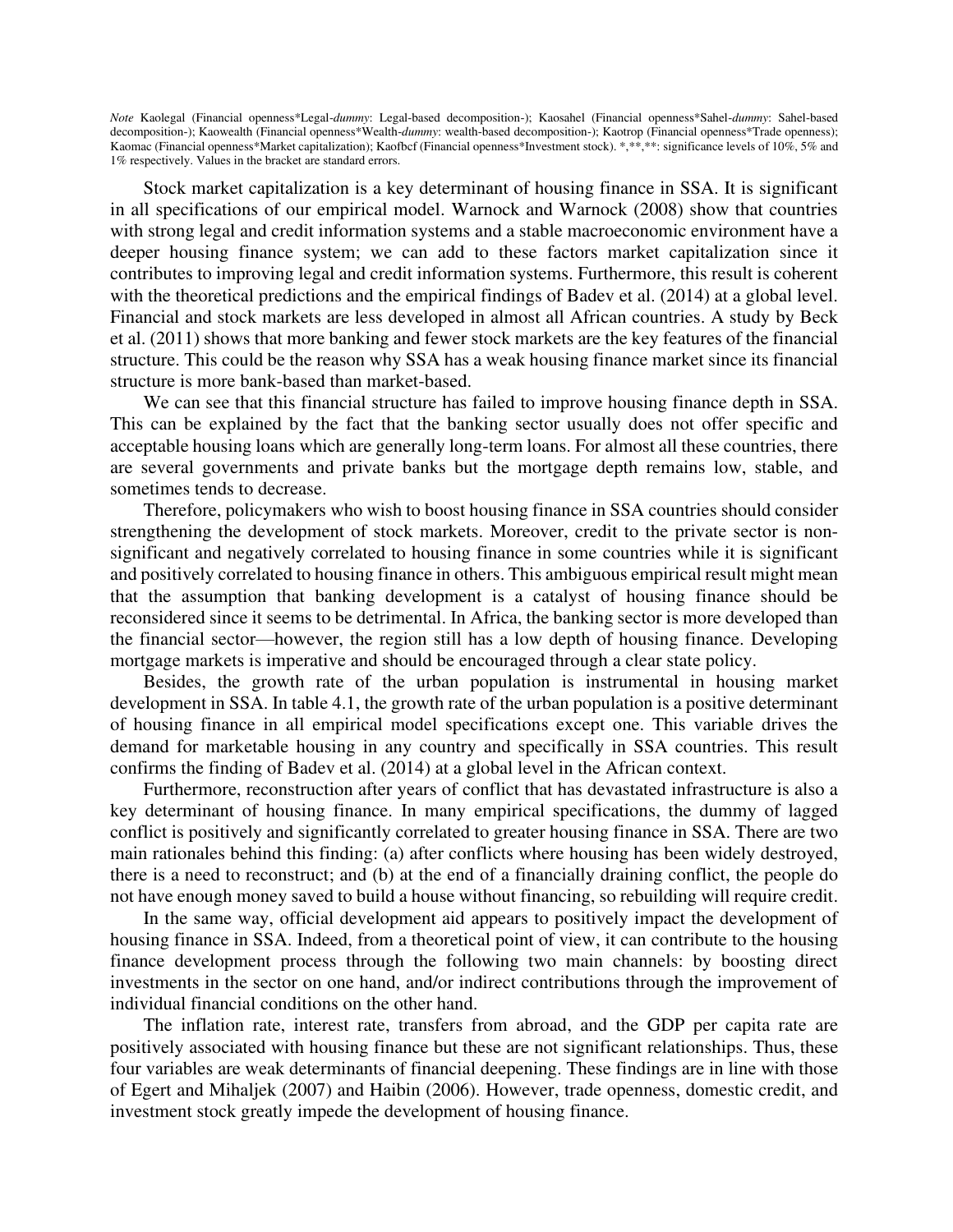In addition to the basic model and subsequent regressions, we add one composite variable at a time. The idea is to check the compounded effect of our previous context differentiation. We find that financial openness combined with the legal\_*dummy*, investment stock, and market capitalization has a significant effect while its combination with the Sahel\_*dummy* is notsignificant. On one hand, the combination of the legal\_*dummy* and market capitalization reduces housing finance depth and on the other, the combination with investment stocks has a positive effect. This result shows that legal origin is not the problem when it comes to questioning the housing finance development state; according to Warnock and Warnock (2008), it is more a question of developing an existing legal system and allowing it to become strong and trusted by borrowers and lenders.

# **4.4 Robustness check**

To make sure that our results are robust, we make additional estimations: replacing some variables by their proxy, changing the specification, and changing the estimation method. By changing the specification, we were guided by the maximization of the number of observations relative to the main estimations. Practically, we either add control variables that might affect the dependent variable or remove other control variables to maximize the number of observations. As shown in Table A3 in the appendix, our results are conclusive since we have the same sign and significant variables as in the principal results discussed.

By replacing some variables with their proxy, we were able to verify whether we obtain the same result even when we use different measures for the same variable. By changing the estimation method from FGLS to GMM, we verify the robustness of our main results.

Table A.3 shows the results of our robustness check. The overall results are conclusive. However, by comparing table A.3 in the appendix to table I, the interpretation of the impact of conflict\_*dummy* is either positive or negative and significant depending on how we change the housing finance index. So, the previous results of a positive impact of conflict *dummy* are plausible only for housing finance depth and not housing finance penetration. Also, our combined variables become positively and significantly related to housing finance when the proxy is housing finance penetration.

We can therefore confirm that there is a little relative difference depending on the variable we use to index housing finance even if results remain mostly similar. The rest of the variables remain the same sign and significance independent of the change of the proxy of housing finance development and the estimation method.

### **5. Conclusion**

This paper uses a new database on mortgage depth and penetration across countries and panel data econometric techniques to investigate housing finance determinants in SSA countries. It begins by using a benchmarking exercise with a decomposition approach to describe and present the typology of housing finance systems in Africa.

The statistical analysis mainly reveals that housing finance performance varies significantly based on the decomposition of country characteristics. Also, our analysis reveals that housing finance systems in Africa are generally nascent and based more on banks than on markets.

The paper's econometric analysis leads to the following key findings: stock market capitalization, urban growth and official development aid are the main determinants of housing finance development in Africa. Specifically, stock market capitalization is one of the main determinants of housing finance development in Africa; in addition and from a theoretical point of view, official development aid which is designed to promote the economic development and welfare of developing countries can contribute to housing finance development process through the following two main channels: by boosting direct funding in the sector in one hand, and/or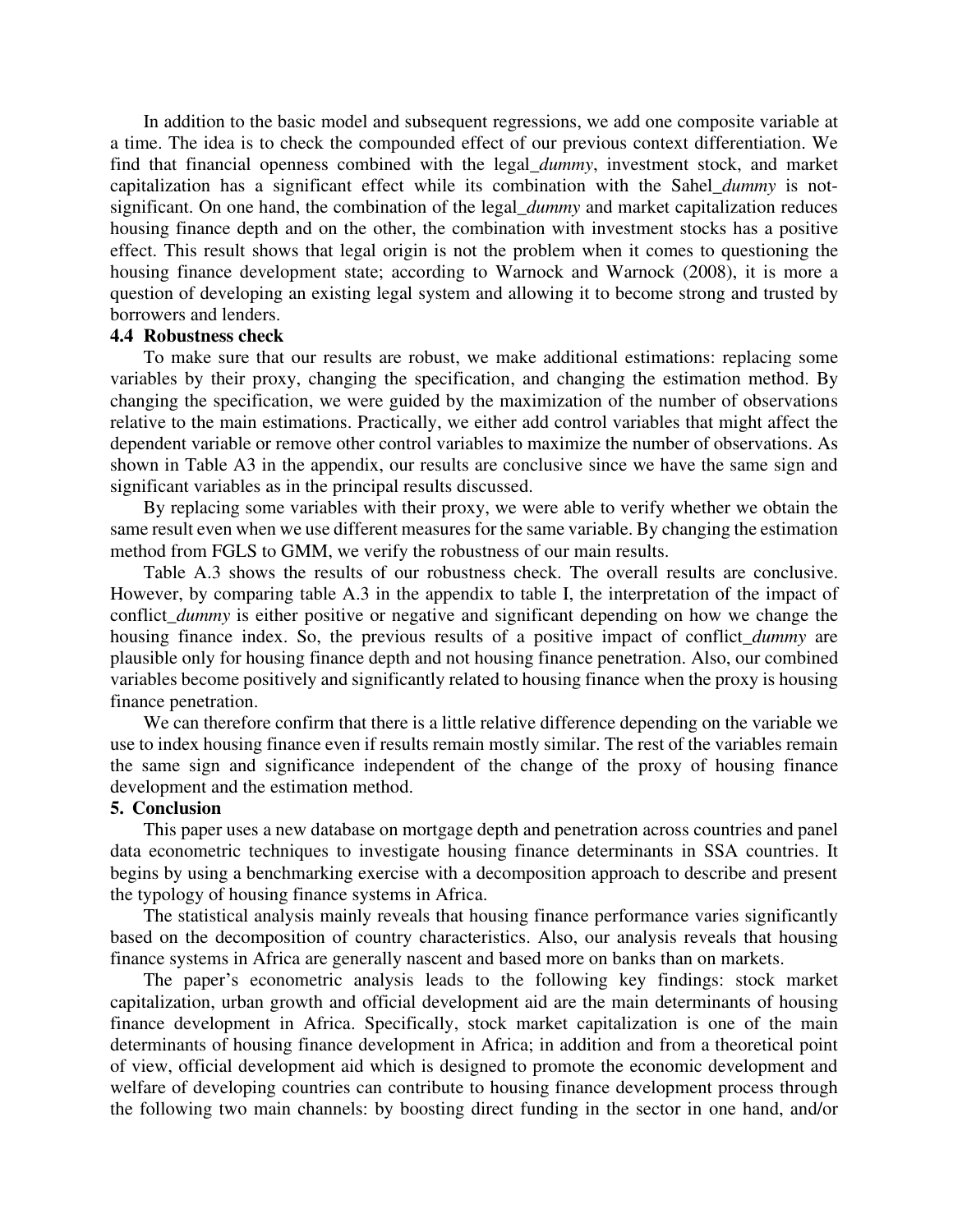indirect contributions through the improvement of individual financial conditions on the other hand. While credit to the private sector is non-significant and negatively correlated to housing finance in some countries but it is significant and positively correlated to housing finance in others. Hence, the hypothesis that banking development is a catalyst of housing finance should be relativised.

Overall, to develop SSA housing finance markets, this study suggests that governments should focus on market capitalization, mortgage markets development and official development aid. Within the market, rather than deep government subsidies and special circuits dedicated to housing finance which have not been effective (Diamond, 1999; Lea and Renaud, 1995), government involvement is still needed and can be focused for example to defining and enforcing property rights in the underlying asset; to enforce contracts; to set out appropriately balanced procedures for foreclosure when necessary; to follow macroeconomic policies that keep mortgage rates stable; amongst other.

#### **Variables Signs Variable Definitions Sources**  Housing finance policy HFINP Mortgage rate Housing finance database, World Bank Mortgage depth HFIND Mortgage debt to GDP / Credit to GDP Housing finance database, World Bank Housing finance penetration HFINPE Percentage of the adult population with an outstanding loan to purchase a home. Financial inclusion database, World Bank Housing cost HFINC Cheapest house price Housing finance in Africa Housing finance access HFINA the proportion of the population who can access mortgage rate Housing finance in Africa Housing construction price HFINCP Cost of a standard 50kg bag of cement in US\$ Housing finance in Africa<br>Housing finance Housing demand HFINDM Annual housing demand database, World Bank Urban population UPOP Urban population  $(\% \text{ of total})$ Public spending PSPEND Public spending on education, total (% of GDP) World Bank (WDI) Interest rate TXINT Real interest rate (annual %) World Bank (WDI) Financial openness KAOPEN economy capital account degree of openness Chin & Ito (2006) Domestic credit BCRED Domestic credit to the private sector by banks (% of GDP) World Bank (WDI) Transfers TRANS Net current transfers from abroad (constant LCU) World Bank (WDI) Investment stock IS Lagged value of gross fixed capital formation World Bank (WDI) Trade openness TROPEN Imports plus Exports in commodities (% of GDP) World Bank (WDI) Public Investment PUBIV Gross Public Investment (% of GDP) World Bank (WDI) Stock market capitalization to GDP (%) MACAP The total value of all listed shares in a stock market as a percentage of GDP. (Standard & Poor's, Global Stock Markets Factbook and supplemental S&P data) Global Stock Markets Factbook and supplemental S&P data Inflation INFL Consumer Price Index (annual %) World Bank (WDI)<br>
Economic Prosperity 1 GDPG GDP Growth (annual %) World Bank (WDI) Economic Prosperity 1 GDPG GDP Growth (annual %) World Bank (WDI)<br>Economic prosperity 2 GDPPC GDP per capita growth (annual %) World Bank (WDI) GDP per capita growth (annual  $\%$ ) Human Capital SE\_SEC Secondary school enrollment (% gross) World Bank (WDI) Gender education SE\_ENR\_P RSC\_FIN The ratio of girls to boys in primary and secondary education (%) World Bank (WDI) Population POP Population ages 15-64 (% of total) World Bank (WDI) Governance 1 VA PER Voice and accountability World Bank (WGI) Governance 2 PS\_PER Political stability World Bank (WGI) Infrastructure 1 IS\_ROD Roads paved (% of total roads) World Bank (WDI) Infrastructure 2 EG\_ELC Electricity production from hydroelectric (% of total) World Bank (WDI)<br>Official development assistance/aid received World Bank (WDI) Official development aid ODA Net official development assistance/aid received Wealth *dummuy* WEALTH Dummy variable based on the decomposition Dummy variable based on the decomposition of Author compute

(lower=0, lower middle=1, upper=2) wealth level

**Table A1:** Variable Definition and Data Source

**6. Appendix**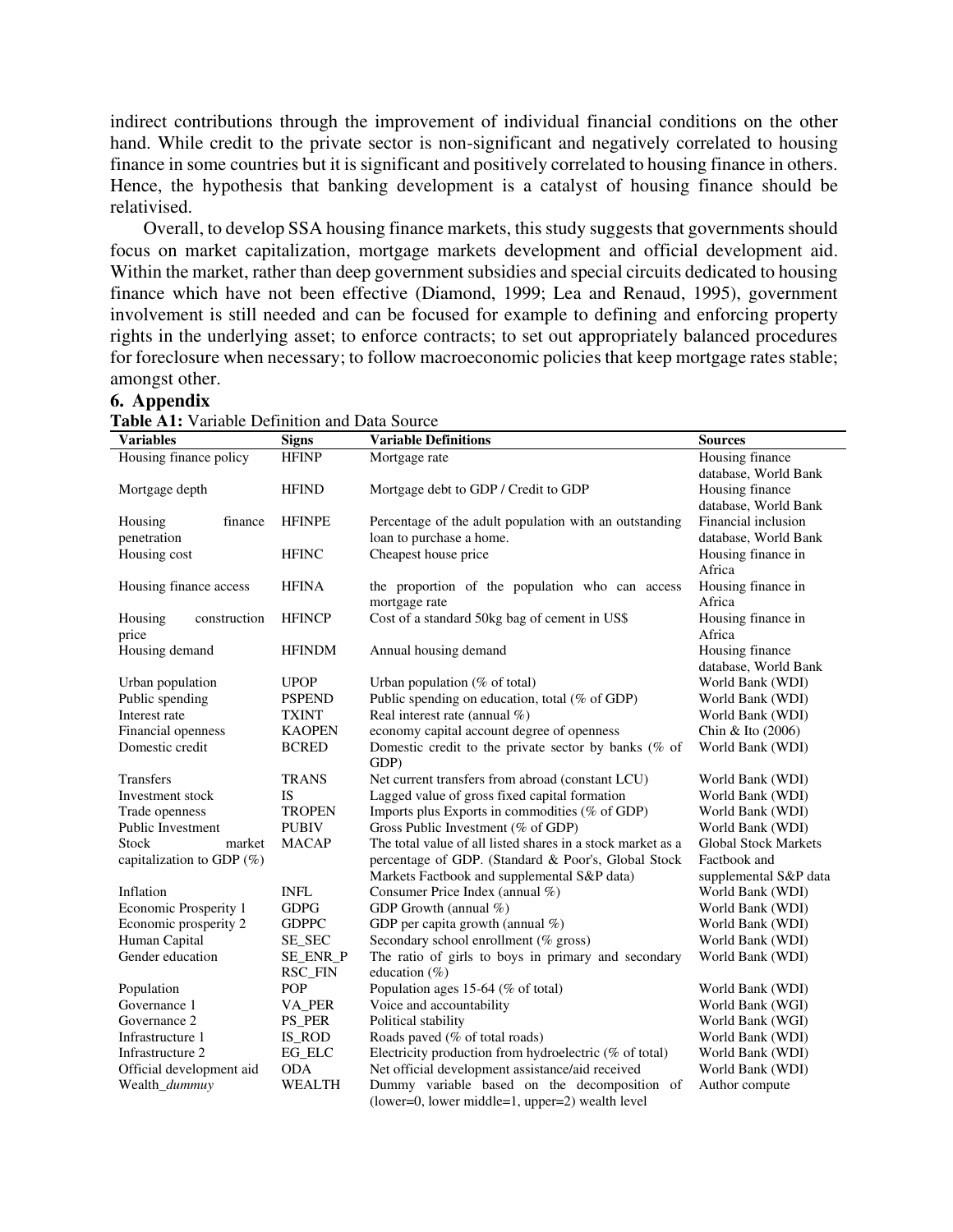| Conflict dummy                                                                                                  | <b>CONFLICT</b> | Dummy variable based on the decomposition of Author compute         |  |  |
|-----------------------------------------------------------------------------------------------------------------|-----------------|---------------------------------------------------------------------|--|--|
|                                                                                                                 |                 | (Conflict=1 versus absence of conflict=0) countries                 |  |  |
| Sahel <i>dummy</i>                                                                                              | SAHEL           | Dummy variable based on the decomposition of Author compute         |  |  |
|                                                                                                                 |                 | $(Sahel=0$ versus Forest=1) countries                               |  |  |
| Legal <i>dummy</i>                                                                                              | LEGAL           | Dummy variable based on the decomposition of (French Author compute |  |  |
|                                                                                                                 |                 | $law=0$ versus Common $law=1$ ) countries                           |  |  |
| WDI: World Development Indicators. WGI: World Governance Indicators. FDSD: Financial Development and Structure. |                 |                                                                     |  |  |

*Source*: Authors' construction.

| <b>Table A.2:</b> Housing Loan Penetration by Country (2011) |  |  |  |
|--------------------------------------------------------------|--|--|--|
|--------------------------------------------------------------|--|--|--|

| Country                         | $\%$ | Country          | $\%$ | Country          | $\%$    |
|---------------------------------|------|------------------|------|------------------|---------|
| Angola                          | 4.3  | Rwanda           | 2.1  | Kenya            | 1.2     |
| <b>Burundi</b>                  | 0.1  | Sudan            | 6.4  | Liberia          | 3.6     |
| Benin                           | 0.6  | Senegal          | 0.1  | Lesotho          | 0.8     |
| <b>Burkina Faso</b>             | 0.7  | Sierra Leone     | 0.5  | Madagascar       | 0.6     |
| <b>Botswana</b>                 | 1.8  | Somalia          | 6.9  | Mali             | 0.8     |
| <b>Central African Republic</b> | 1.1  | Chad             | 6.3  | Mozambique       | $1.1\,$ |
| <b>Cameroon</b>                 | 1.7  | Togo             | 2.3  | Mauritania       | 6.1     |
| Congo, Rep.                     | 0.3  | Tanzania         | 5.4  | <b>Mauritius</b> | 5.7     |
| <b>Comoros</b>                  | 0.7  | Uganda           | 1.2  | Malawi           | 6.5     |
| <b>D</b> ibouti                 | 6.3  | South Africa     | 5.4  | Niger            | 1.0     |
| Gabon                           | 0.6  | Congo, Dem. Rep. | 0.7  | Nigeria          | 0.3     |
| Ghana                           | 2.8  | Zambia           | 1.8  |                  |         |
| Guinea                          | 0.2  | Zimbabwe         | 1.3  |                  |         |

*Source*: Authors' construction based on Badev et al. (2014) database on housing finance.

| Table A.3: Housing Finance Determinants (Sensitivity and Robustness Check) |  |  |  |  |
|----------------------------------------------------------------------------|--|--|--|--|
|----------------------------------------------------------------------------|--|--|--|--|

| Model A2: Housing finance determinants (Sensitivity and robustness check) |              |             |              |             |             |             |  |
|---------------------------------------------------------------------------|--------------|-------------|--------------|-------------|-------------|-------------|--|
|                                                                           | <b>FGLS</b>  |             |              |             | <b>GMM</b>  |             |  |
|                                                                           | <b>HFD</b>   | <b>HFP</b>  | <b>HFP</b>   | <b>HFP</b>  | <b>HFP</b>  | <b>HFD</b>  |  |
| Mortgage depth L1                                                         | ---          | ---         | ---          | ---         | $1.02***$   | 0.131       |  |
|                                                                           |              |             |              |             | (0.045)     | (0.086)     |  |
| <b>Stock market capitalization</b>                                        | $0.001***$   | $0.03**$    | $0.03***$    | 0.02        | $0.001***$  | $0.001***$  |  |
|                                                                           | (0.00003)    | (0.012)     | (0.013)      | (0.12)      | (0.00005)   | (0.0001)    |  |
| <b>Urban population</b>                                                   | $0.008***$   | $-0.06***$  | $0.06***$    | $-0.03$     | $0.0002**$  | 0.001       |  |
|                                                                           | (0.0005)     | (0.022)     | (0.023)      | (0.022)     | (0.00008)   | (0.002)     |  |
| Conflict dummy t-1                                                        | $0.004**$    | $-2.28**$   | $-3.42***$   | $-2.2**$    | $---$       | ---         |  |
|                                                                           | (0.002)      | (1.12)      | (1.23)       | (1.15)      |             |             |  |
| Investment stock                                                          | 0.00009      | $1.22**$    | 0.59         | $1.11**$    | $-0.002$    | $-0.00003$  |  |
|                                                                           | (0.001)      | (0.479)     | (0.53)       | (0.504)     | (0.002)     | (0.01)      |  |
| GDP per capita growth                                                     | $-1.0003***$ | $-1.58***$  | $-2.1***$    | $-2.3***$   | 0.0003      | 0.0002      |  |
|                                                                           | (0.002)      | (0.482)     | (0.51)       | (0.512)     | (0.002)     | (0.002)     |  |
| GDP growth                                                                | $2.15***$    | $2.37***$   | $2.18***$    | $2.5***$    | 0.0001      | 0.0001      |  |
|                                                                           | (0.002)      | (0.459)     | (0.485)      | (0.487)     | (0.002)     | (0.002)     |  |
| Political stability                                                       | $0.08***$    | $0.1***$    | $0.1**$      | $0.1***$    | 0.00001     | $-0.0001$   |  |
|                                                                           | (0.023)      | (0.025)     | (0.026)      | (0.026)     | (0.0001)    | (0.0004)    |  |
| Domestic credit to private sector                                         | $---$        | $-0.035$    | $-0.06**$    | $-0.035$    | $-0.0002$   | 0.0001      |  |
|                                                                           |              | (0.028)     | (0.029)      | (0.028)     | (0.0001)    | (0.0006)    |  |
| Trade openness                                                            | $---$        | $-0.006$    | $-0.01$      | $-0.006$    | $-0.00003$  | $-0.00004$  |  |
|                                                                           |              | (0.01)      | (0.01)       | (0.01)      | (0.00003)   | (0.0001)    |  |
| Inflation                                                                 | ---          | $0.19***$   | $0.16***$    | $0.18***$   | $-0.00001$  | 0.0001      |  |
|                                                                           |              | (0.06)      | (0.06)       | (0.063)     | (0.0002)    | (0.0003)    |  |
| Interest rate                                                             | ---          | $0.28***$   | $0.267***$   | $0.28***$   | 0.0001      | 0.0001      |  |
|                                                                           |              | (0.04)      | (0.04)       | (0.04)      | (0.0001)    | (0.0003)    |  |
| Transfers                                                                 | $9.1e-20$    | 3.02e-17    | 2.14e-17     | $3e-17$     | $4.9e-20$   | $-5.4e-21$  |  |
|                                                                           | $(9.8e-20)$  | $(3.4e-17)$ | $(3.33e-17)$ | $(3.4e-17)$ | $(1.1e-19)$ | $(1.3e-19)$ |  |
| Official development aid                                                  | $0,174***$   | 0.251       | 0,138        | $0,290***$  | $0,196**$   | $0,158*$    |  |
|                                                                           | (0,0115)     | (0, 152)    | (0,094)      | (0,049)     | (0,077)     | (0,082)     |  |
| Kaolegal                                                                  | ---          | $0.86***$   | ---          | ---         | ---         | $---$       |  |
|                                                                           |              | (0.33)      |              |             |             |             |  |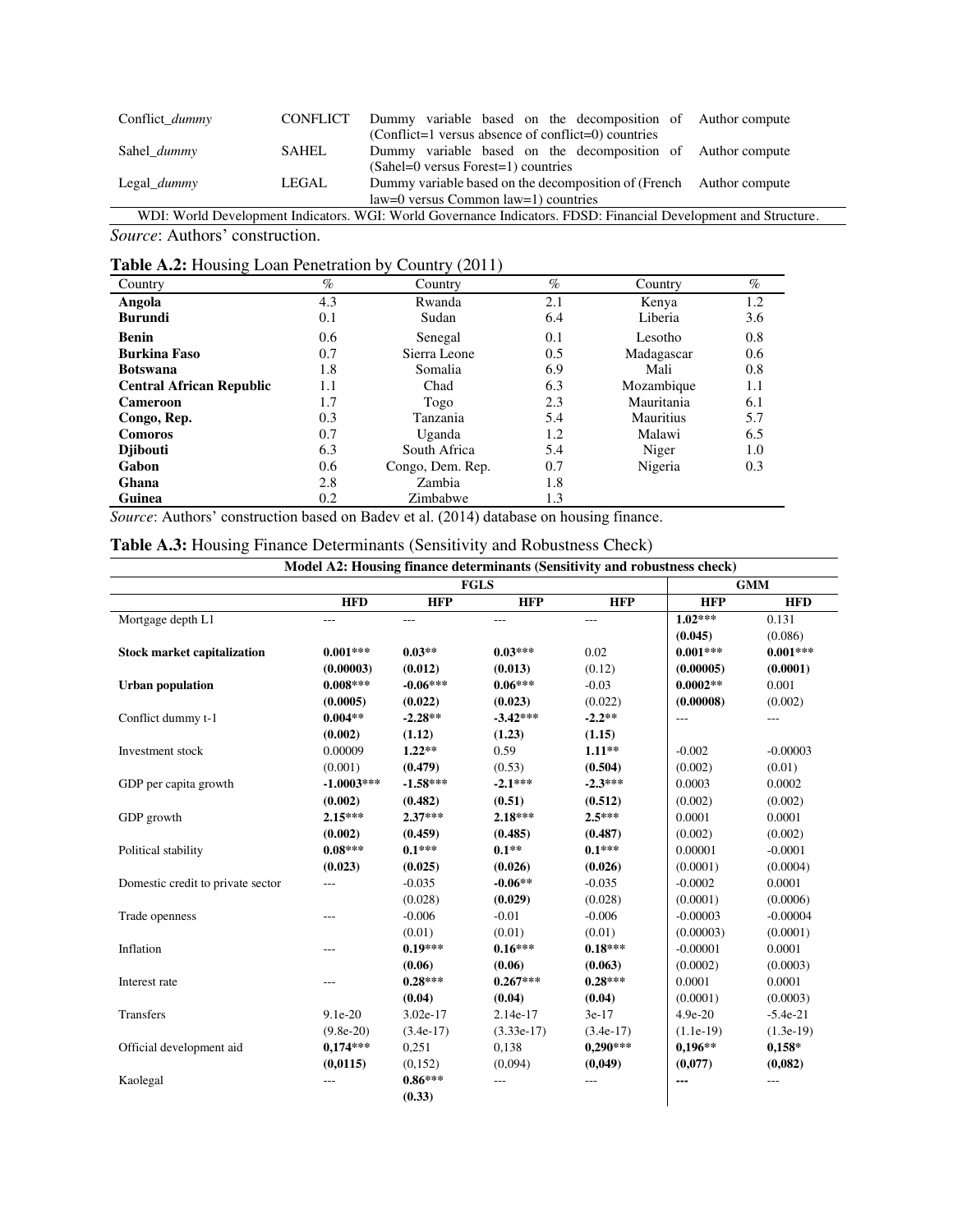| Kaosahel            | $- - -$     | ---      | $0.962***$ | ---       | $- - -$  | $- - -$   |
|---------------------|-------------|----------|------------|-----------|----------|-----------|
|                     |             |          | (0.292)    |           |          |           |
| Kaowealth           | $---$       | ---      | $---$      | 0.16      | $---$    | $---$     |
|                     |             |          |            | (0.266)   |          |           |
| Constant            | $-0.105***$ | $-28.4*$ | $-0.913$   | $-26.15*$ | $---$    | $---$     |
|                     | (0.04)      | (14.9)   | (16.84)    | (15.41)   |          |           |
| Auto                | na          | Na       | Na         | Na        | $-1.06$  | $-1.089$  |
|                     |             |          |            |           | (0.255)  | (0.276)   |
| Sargan OIR          | na          | Na       | Na         | Na        | 2.052    | 1.682     |
|                     |             |          |            |           | (10.307) | (10.794)  |
| Wald                | na          | Na       | Na         | Na        | 12.48*   | 70.374*** |
|                     |             |          |            |           | (0.067)  | (0.000)   |
| Countries           | 45          | 45       | 45         | 45        | 45       | 45        |
| <b>Observations</b> | 401         | 252      | 252        | 252       | 223      | 206       |

*Source*: Estimation result observation by the authors.

*Source*: Estimation result observation by the authors.

*Note*: HFD (Housing finance depth); HFP (Housing finance penetration); Kaolegal (Financial openness\*Legal-*dummy*: Legal based decomposition- ); Kaosahel (Financial openness\*Sahel-*dummy*: Sahel based decomposition-); Kaowealth (Financial openness\*Wealth-*dummy*: wealth-based decomposition-); Kaotrop (Financial openness\*Trade openness-); Kaomac (Financial openness\*Market capitalization); Kaofbcf (Financial openness\*Investment stock). \*,\*\*,\*\*: significance levels of 10%, 5% and 1% respectively. Values in the bracket are standard errors. Auto: Autocorrelation test. OIR: Overidentifying Restrictions test. The significance of bold values is twofold. 1) The significance of estimated coefficients and the Wald statistics. 2) The failure to reject the null hypotheses of a) no autocorrelation in the Autotests and; b) the validity of the instruments in the Sargan OIR test. P-values in brackets. AR(1): First Order Autoregression. AR(2): Second-Order Autoregression. Autoregression is on the Return variables.

#### **7. References**

- Arellano, M. and Bond, S. (1991) "Some tests of specification for panel data: Monte Carlo evidence and an application to employment equations."*The Review of Economic Studies*, **58**, 277-297.
- Badev, A., T. Beck, L. Vado and S. Walley (2014) "Housing finance across countries: New data and analysis," World Bank Working Paper Series.
- Beck, T., A. Demirgüç-Kunt and R. Levine (2004) "Finance, inequality, and poverty: Crosscountry evidence." NBER Working Paper No. 10979. (December 2004).
- Beck, T., S. MunzeleMaimbo, I. Faye and T. Triki(2011), "Financing Africa: Through the crisis and beyond," World Bank, Washington, DC.
- Besley T, S. Coate and G. Lowry (1992) "The economics of RoSCAs," Centre for International Studies, Discussion Paper No. 149. Princeton University, NJ.
- Blundell, R. and S. Bond (1998) "Initial conditions and moment restrictions in dynamic panel data models."*Journal of Econometrics*, **87(1),** 115-143.
- Bond, S., A. Hoeffler and J. Tample (2001) "GMM Estimation of Empirical Growth Models," University of Oxford.
- Boyd, J., R. Levine and B. Smith. (2001) "The Impact of Inflation on Financial Sector Performance." *Journal of Monetary Economics* **47**, 221-248.
- Buckley, R. and R. Madhusudhan (1984) "The Macroeconomics of Housing's Role in the Economy: An International Analysis," Presented to the American Real Estate and Urban Economics Association;
- Buckley, R. (1996) "Housing Finance in Developing Countries," McMillan, London.
- Claessens, S., A. Kose and M. Terrones. (2011) "Financial Cycles: What? How? When?". IMF Working Paper 11/76.
- De la Torre, A., E. Feyen and A. Ize, (2013) "Financial Development: Structure and Dynamics". *World Bank Economic Review*.
- Demirguc-Kunt, Asli and Leora Klapper (2012) "Measuring financial inclusion: The Global Findex Database," World Bank Policy Research Working Paper 6025.